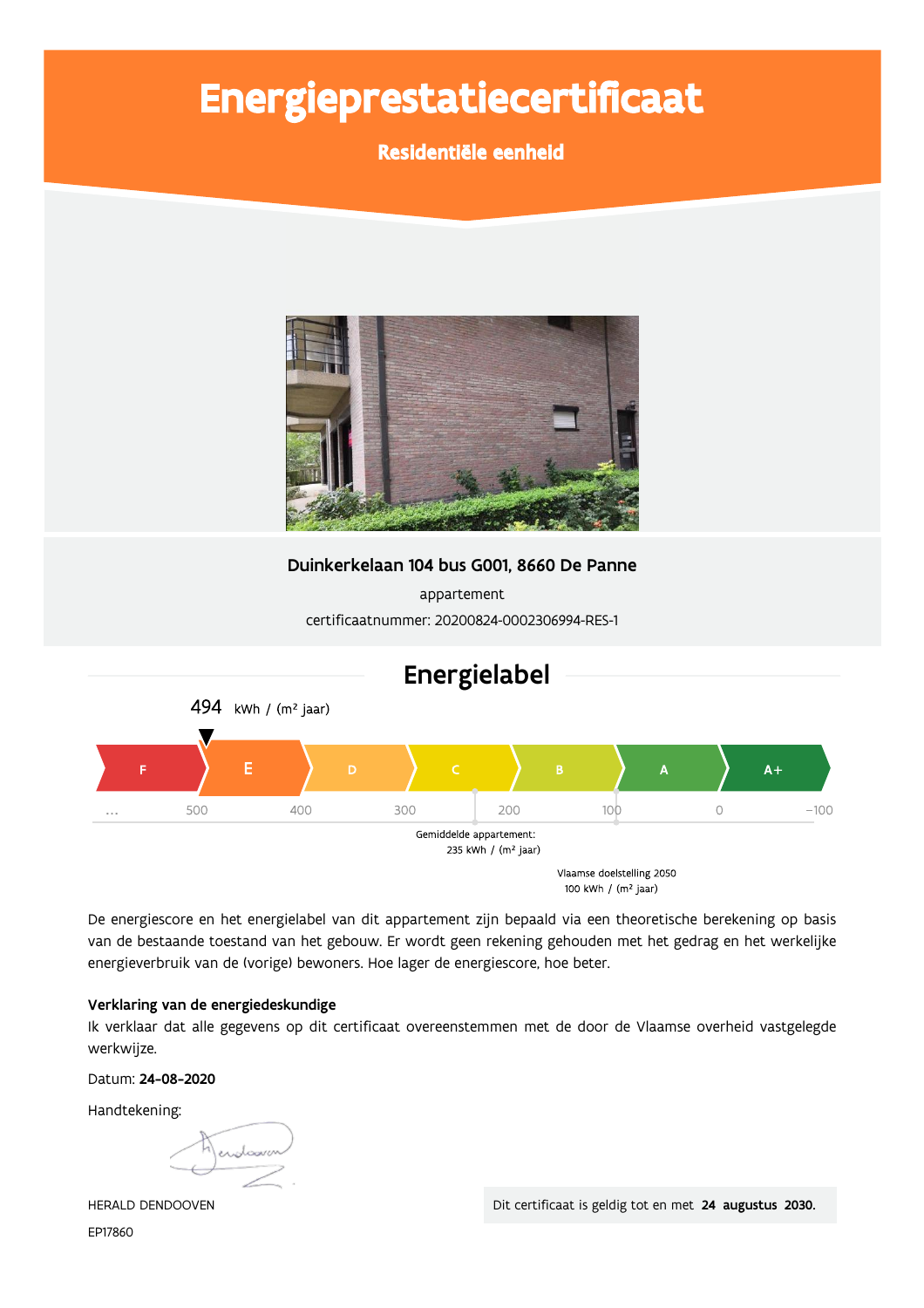# Huidige staat van het appartement

Om met uw appartement te voldoen aan de energiedoelstelling, zijn er twee mogelijke pistes:

OF

 $2^{\circ}$ 

#### $(1)$ Inzetten op isolatie en verwarming

U isoleert elk deel van uw appartement tot doelstelling voorziet de én  $\sf u$ een energie-efficiënte verwarmingsinstallatie (warmtepomp, condenserende ketel. (micro-)WKK. efficiënt warmtenet  $\bigcap_{ }$ decentrale toestellen met een totaal maximaal vermogen van 15 W/m<sup>2</sup>).

Energielabel van het appartement

U behaalt een energielabel A voor  $_{\text{IIW}}$ appartement(= energiescore van maximaal 100 kWh/(m<sup>2</sup> jaar)). U kiest op welke manier u dat doet: isoleren, efficiënt verwarmen, efficiënt ventileren, zonne-energie, hernieuwbare energie ...



### $\Diamond$  Het appartement voldoet niet aan de energiedoelstelling 2050

Sanitair warm water

Aanwezig

Koeling en zomercomfort Kans op oververhitting Buitenzonwering aanwezig



Ventilatie Geen systeem aanwezig

# Luchtdichtheid

Niet bekend



Zonne-energie

Geen zonneboiler of zonnepanelen aanwezig

De U-waarde beschrijft de isolatiewaarde van daken, muren, vloeren, vensters ... Hoe lager de U-waarde, hoe beter het constructiedeel isoleert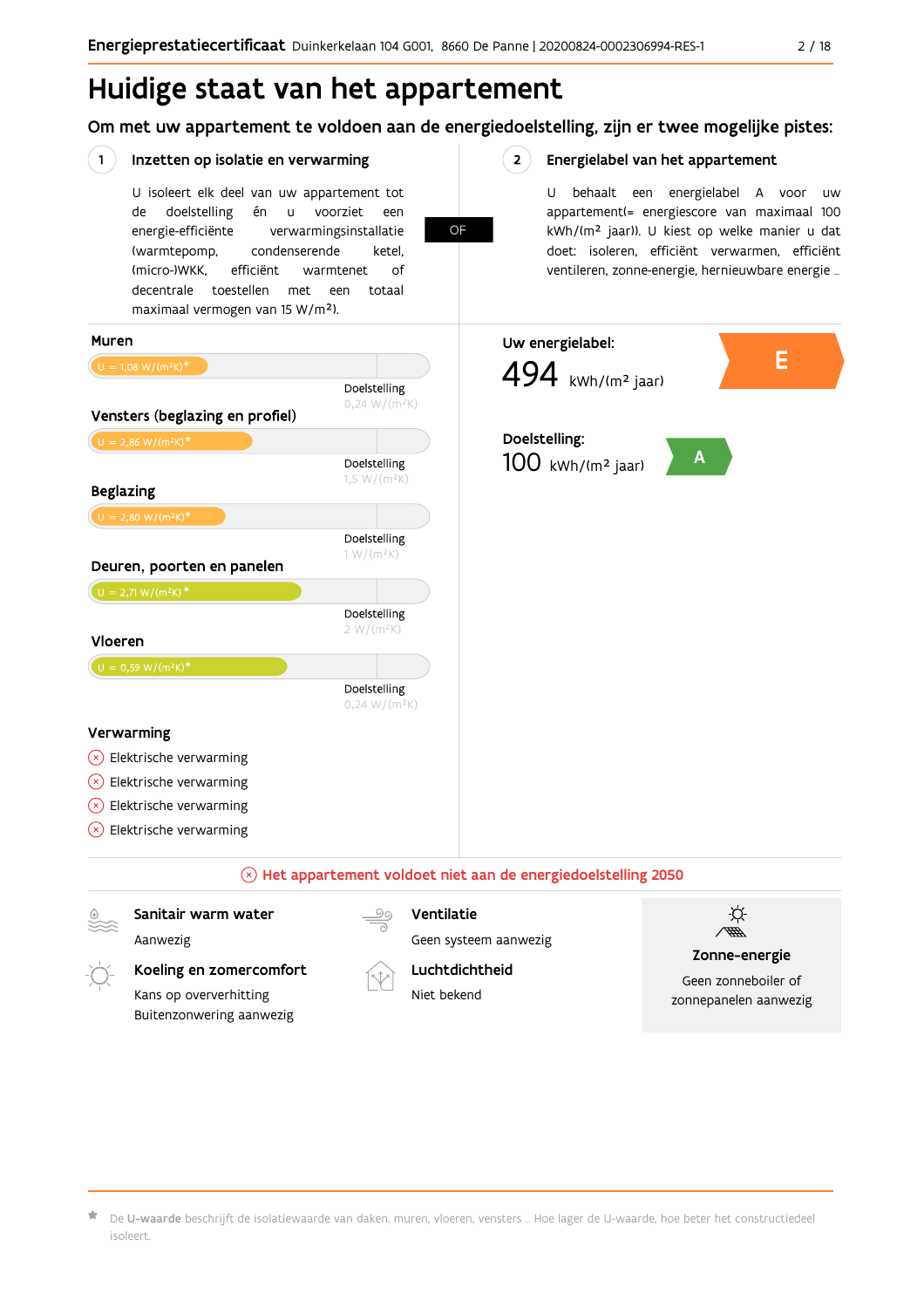# Overzicht aanbevelingen

In deze tabel vindt u aanbevelingen om uw appartement energiezuiniger te maken. De aanbevelingen zijn gebaseerd op piste 1. Kunt u ze niet allemaal uitvoeren, dan helpen ze u ook om via piste 2 de doelstelling te halen. Vraag advies aan een specialist voordat u met de renovatiewerken start.

De volgorde in deze tabel is automatisch bepaald en is niet noodzakelijk de juiste volgorde om aan de slag te gaan. Het is louter een eerste indicatie op basis van de energieprestatie.

| <b>HUIDIGE SITUATIE</b>                                                                                                                                                         | <b>AANBEVELING</b>                                                                                                                                          |
|---------------------------------------------------------------------------------------------------------------------------------------------------------------------------------|-------------------------------------------------------------------------------------------------------------------------------------------------------------|
| Muren<br>7,4 m <sup>2</sup> van de muren is vermoedelijk te weinig<br>geïsoleerd.                                                                                               | Plaats bijkomende isolatie.                                                                                                                                 |
| <b>Vensters</b><br>27 m <sup>2</sup> van de vensters heeft dubbele beglazing. De<br>raamprofielen zijn thermisch weinig performant.                                             | Vervang de vensters.                                                                                                                                        |
| Muren<br>44 m <sup>2</sup> van de muren is vermoedelijk te weinig<br>geïsoleerd.                                                                                                | Plaats bijkomende isolatie.                                                                                                                                 |
| Verwarming<br>Het appartement wordt inefficiënt verwarmd.                                                                                                                       | Vervang de inefficiënte verwarming.                                                                                                                         |
| Zonne-energie<br>Er is geen installatie op zonne-energie aanwezig.                                                                                                              | Onderzoek de mogelijkheid om zonnepanelen of een<br>zonneboiler te plaatsen.                                                                                |
| Vloeren<br>76 m <sup>2</sup> van de vloer isoleert vermoedelijk redelijk goed, Overweeg eventueel om isolatie te plaatsen.<br>maar voldoet nog niet aan de energiedoelstelling. |                                                                                                                                                             |
| Deuren, poorten en panelen<br>1,9 m <sup>2</sup> van de deuren of poorten is energiezuinig,<br>maar voldoet nog niet aan de energiedoelstelling.                                | Overweeg om de deuren en poorten te vervangen.                                                                                                              |
|                                                                                                                                                                                 | • Energetisch helemaal niet in orde • Energetisch niet in orde • Zonne-energie • Energetisch redelijk in orde, maar net niet voldoende voor de doelstelling |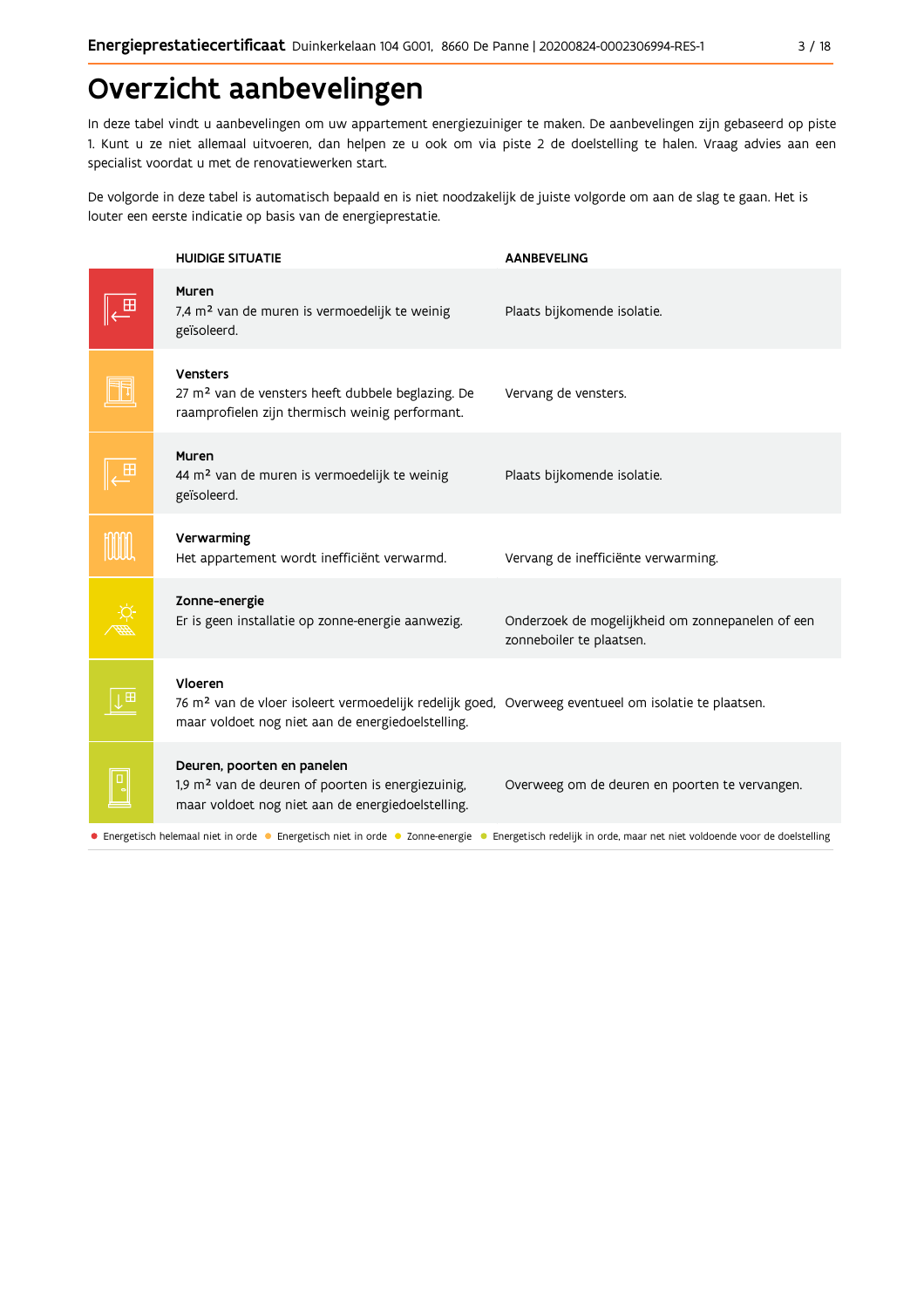# Energielabel na uitvoering van de aanbevelingen

Als u beslist om uw appartement stapsgewijs te renoveren in de hierboven gesuggereerde volgorde, geeft de onderstaande energieschaal een overzicht van waar uw appartement zich na elke stap zal bevinden op de energieschaal. Verandert u de volgorde, dan verandert ook de impact van elke maatregel. Dat kan hier niet weergegeven worden. Bij de plaatsing van een installatie op zonne-energie zal het energielabel nog verder verbeteren.



# Aandachtspunten

 $\left(\begin{array}{c} 1 \end{array}\right)$ 

Hou rekening met de volgende aspecten als u uw appartement energiezuinig en comfortabeler wilt maken.

Luchtdichtheid: De luchtdichtheid van uw appartement is niet gemeten. Een goede luchtdichtheid is nodig om de warmte niet via spleten en kieren te laten ontsnappen. Let er bij de renovatie op dat de werken luchtdicht uitgevoerd worden. U kunt nadien de luchtdichtheid laten meten om eventueel overblijvende lekken op te sporen en uw energielabel mogelijk nog te verbeteren.

 $\stackrel{\circ}{\equiv}$ Ventilatie: Uw appartement beschikt mogelijk niet over voldoende ventilatievoorzieningen. Een goede ventilatie is echter noodzakelijk om een gezond binnenklimaat te garanderen. Voorzie bij uw renovatie daarom in een ventilatiesysteem. Om energie te besparen, kunt u het best kiezen voor een systeem met vraagsturing of warmteterugwinning.



Koeling en zomercomfort: Uw appartement heeft kans op oververhitting, ondanks de aanwezige zonwering. Vermijd de plaatsing van een koelinstallatie, want die verbruikt veel energie. Bekijk of andere maatregelen mogelijk zijn om oververhitting tegen te gaan: 's nachts intensief ventileren, bijkomende zonwering ...



Sanitair warm water: Uw appartement beschikt niet over een zonneboiler. Overweeg de plaatsing van een zonneboiler of warmtepompboiler. Daarmee kunt u energie besparen.

# Renovatie gebouw

Bij een gebouw met meerdere (woon)eenheden zal de energetische renovatie vooral betrekking hebben op de gemeenschappelijke delen, zoals de daken, vloeren, buitenmuren en de collectieve installaties. U moet mogelijks samen met de mede-eigenaars beslissen over de renovatie van de gemeenschappelijke delen. Dergelijke renovatie kadert best in een totaalaanpak.

## Let op!

**Property** 

De aanbevelingen, aandachtspunten en eventuele prijsindicaties op het energieprestatiecertificaat worden standaard gegenereerd op de wijze die de Vlaamse overheid heeft vastgelegd. Laat u bijstaan door een specialist om op basis van de aanbevelingen en aandachtspunten een concreet renovatieplan op te stellen. De energiedeskundige is niet aansprakelijk voor de eventuele schade die ontstaat bij het uitvoeren van de standaard gegenereerde aanbevelingen of aandachtspunten.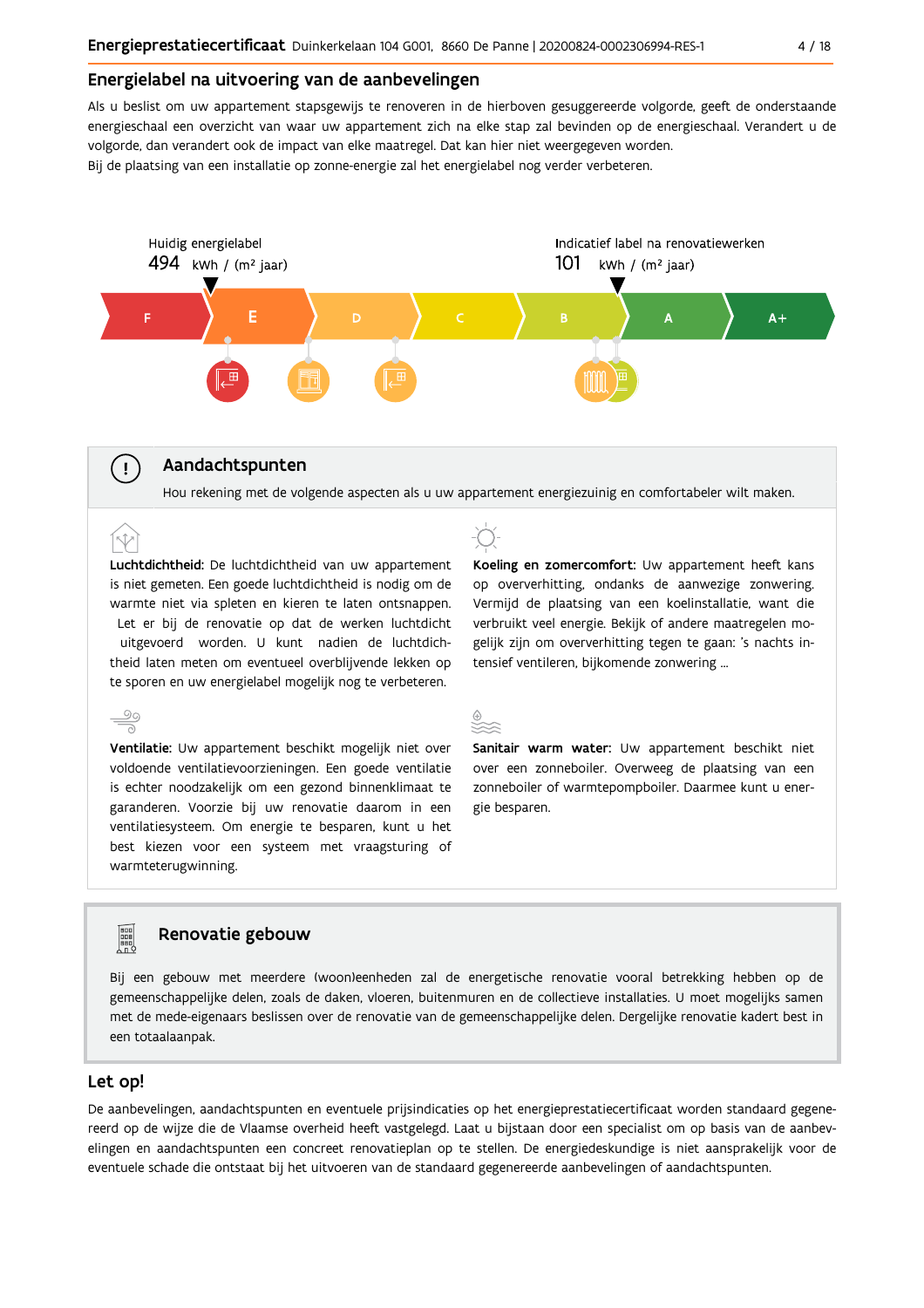### Meer informatie?

- Voor meer informatie over het energieprestatiecertificaat, gebruiksgedrag, woningkwaliteit ... kunt u terecht op www.energiesparen.be.
- Meer informatie over uw appartement vindt u op uw persoonlijke woningpas. Surf naar woningpas.vlaanderen.be om uw woningpas te bekijken.
- Meer informatie over beter renoveren vindt u op www.energiesparen.be/ikbenoveer.

#### Gegevens energiedeskundige:

HERALD DENDOOVEN Kleine Weststraat 30 0201, 8400 Oostende EP17860

# Premies

Informatie over energiewinsten, subsidies of andere financiële voordelen vindt u op www.energiesparen.be.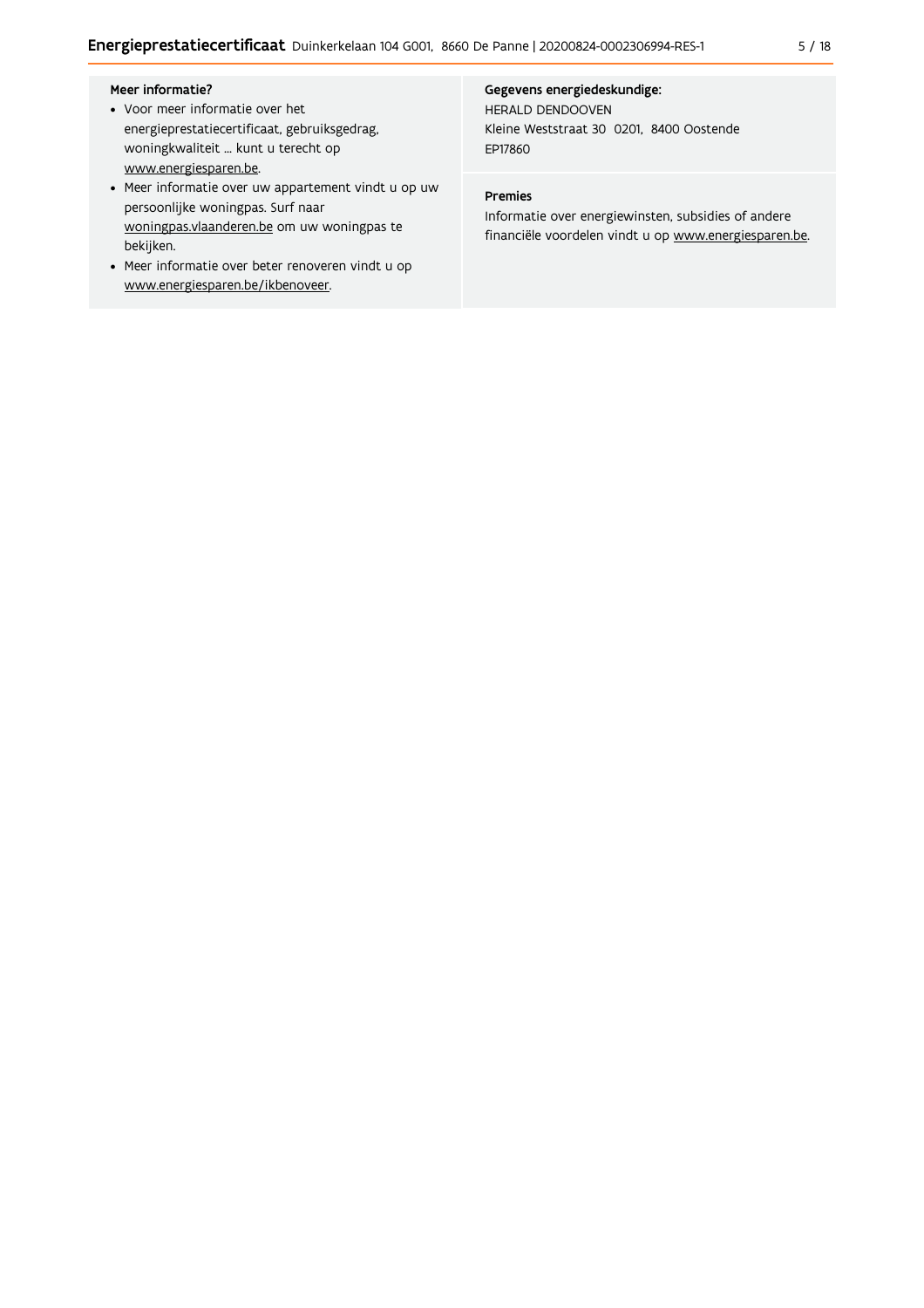# Energieprestatiecertificaat (EPC) in detail

Elk gebouw bestaat uit verschillende onderdelen die met elkaar verbonden zijn. Als u renoveert, kunt u het best al rekening houden met de werken die u later nog gaat uitvoeren.

Dit deel van het energieprestatiecertificaat gaat dieper in op de aanbevelingen van uw appartement. Samen met uw architect of andere vakman kunt u op basis hiervan een renovatieplan opstellen.

# Inhoudstafel

| Daken                            | 8  |
|----------------------------------|----|
| Vensters en deuren               | 9  |
| Muren.                           | 11 |
| Vloeren                          | 13 |
| Ruimteverwarming                 | 14 |
| Installaties voor zonne-energie. | 17 |
| Overige installaties             | 18 |
|                                  |    |

# 10 goede redenen om nu al te BENOveren

BENOveren is BEter reNOveren dan gebruikelijk is, met hogere ambities op het vlak van energieprestaties, goed gepland en met deskundig advies, zodat ook latere renovatiestappen haalbaar blijven (zie ook www.energiesparen.be/ikbenoveer). Een geBENOveerd appartement biedt veel voordelen:

| 1. Een lagere energiefactuur                |
|---------------------------------------------|
| 2. Meer comfort                             |
| 3. Een gezonder binnenklimaat               |
| 4. Esthetische meerwaarde                   |
| 5. Financiële meerwaarde                    |
| 6. Nodig voor ons klimaat                   |
| 7. Uw appartement is klaar voor uw oude dag |
| 8. Minder onderhoud                         |
| 9. Vandaag al haalbaar                      |
| 10. De overheid betaalt mee                 |

### Renoveren of slopen: let op voor asbest!

Asbest is een schadelijke stof die nog regelmatig aanwezig is in gebouwen. In veel gevallen kunnen asbesttoepassingen op een eenvoudige en vooral veilige manier verwijderd worden. Deze werken en eventuele bijhorende kosten zijn niet inbegrepen in het EPC. Voor meer informatie over (het herkennen van) asbest en asbestverwijdering kunt u terecht op www.ovam.be.

# Hoe wordt het EPC opgemaakt?

De eigenschappen van uw appartement zijn door de energiedeskundige ingevoerd in software die door de Vlaamse overheid is opgelegd. De energiedeskundige mag zich alleen baseren op zijn vaststellingen tijdens het plaatsbezoek en op bewijsstukken die voldoen aan de voorwaarden die de Vlaamse overheid heeft opgelegd. Op basis van de invoergegevens berekent de software het energielabel en genereert automatisch aanbevelingen en eventueel ook prijsindicaties. Bij onbekende invoergegevens gaat de software uit van veronderstellingen, onder meer op basis van het (ver)bouw- of fabricagejaar. Om zeker te zijn van de werkelijke samenstelling van uw muur, dak of vloer kunt u ervoor kiezen om verder (destructief) onderzoek uit te voeren (losschroeven stopcontact, gaatje boren in een voeg, binnenafwerking tijdelijk verwijderen ...).

Voor meer informatie over de werkwijze, de bewijsstukken en de voorwaarden kunt u terecht op www.energiesparen.be.

## Slopen?

Voor oudere appartementen of appartementen in slechte staat, is het soms interessant om het gebouw te slopen en opnieuw te beginnen. Als u sloop overweegt, kunt u voor meer informatie terecht op www.energiesparen.be.

### **Energiedoelstelling 2050**

De energiedoelstelling van de Vlaamse Regering is om tegen 2050 alle woningen en appartementen in Vlaanderen minstens even energiezuinig te maken als een energetisch performante nieuwbouwwoning van 2017.

Ten tijde van de opmaak van dit EPC is het nog niet verplicht om aan die energiedoelstelling te voldoen. Denk echter vooruit! Hou nu al zo veel mogelijk rekening met die energiedoelstelling en streef zelfs naar beter.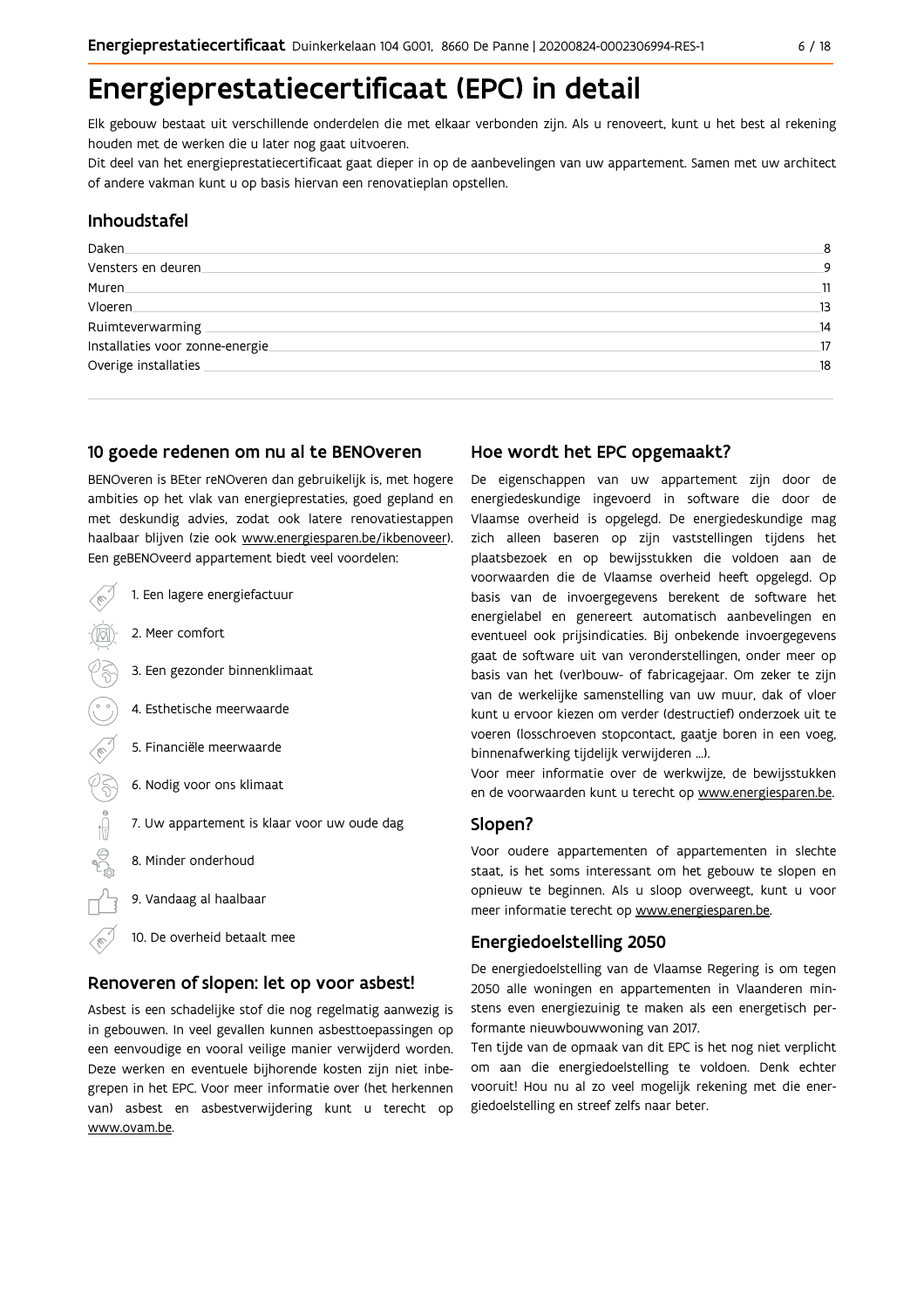| Gebouw id                                                   | 6487653                |
|-------------------------------------------------------------|------------------------|
| Gebouweenheid id                                            | 6489838                |
| Datum plaatsbezoek                                          | 22/08/2020             |
| Referentiejaar bouw                                         | Onbekend               |
| Beschermd volume (m <sup>3</sup> )                          | 206                    |
| Bruikbare vloeroppervlakte (m <sup>2</sup> )                | 76                     |
| Verliesoppervlakte (m <sup>2</sup> )                        | 156                    |
| Infiltratiedebiet $(m^3/(m^2h))$                            | Onbekend               |
| Thermische massa                                            | Half zwaar/matig zwaar |
| Niet-residentiële bestemming                                | Geen                   |
| Ligging van de eenheid in het gebouw                        | GLV - links inkom      |
| Berekende energiescore (kWh/(m <sup>2</sup> jaar))          | 494                    |
| Karakteristiek jaarlijks primair energieverbruik (kWh/jaar) | 37.495                 |
| CO <sub>2</sub> -emissie (kg/jaar)                          | 4.994                  |
| Indicatief S-peil                                           | 88                     |
| Gemiddelde U-waarde gebouwschil (W/(m <sup>2</sup> K))      | 1.17                   |
| Gemiddeld installatierendement verwarming (%)               | 88                     |

# Verklarende woordenlijst

| beschermd volume                                    | Het volume van alle ruimten die men wenst te beschermen tegen warmteverlies naar<br>buiten, de grond en aangrenzende onverwarmde ruimten.                                                                                                                                      |
|-----------------------------------------------------|--------------------------------------------------------------------------------------------------------------------------------------------------------------------------------------------------------------------------------------------------------------------------------|
| bruikbare vloeroppervlakte                          | De vloeroppervlakte binnen het beschermd volume die beloopbaar en toegankelijk is.                                                                                                                                                                                             |
| U-waarde                                            | De U-waarde beschrijft de isolatiewaarde van daken, muren, vensters  Hoe lager de<br>U-waarde, hoe beter de constructie isoleert.                                                                                                                                              |
| R-waarde                                            | De warmteweerstand van een materiaallaag. Hoe groter de R-waarde, hoe beter de<br>materiaallaag isoleert.                                                                                                                                                                      |
| lambdawaarde                                        | De warmtegeleidbaarheid van een materiaal. Hoe lager de lambdawaarde, hoe beter<br>het materiaal isoleert.                                                                                                                                                                     |
| spouw                                               | Een laag in de constructie tussen twee andere materiaallagen die al dan niet (volledig)<br>gevuld is met isolatie of lucht.                                                                                                                                                    |
| karakteristiek jaarlijks primair<br>energieverbruik | De berekende hoeveelheid primaire energie die gedurende één jaar nodig is voor de<br>verwarming, de aanmaak van sanitair warm water, de ventilatie en de koeling van een<br>appartement. Eventuele bijdragen van zonneboilers en zonnepanelen worden in<br>mindering gebracht. |
| berekende energiescore                              | Een maat voor de totale energieprestatie van een appartement. De berekende<br>energiescore is gelijk aan het karakteristiek jaarlijks primair energieverbuik, gedeeld<br>door de bruikbare vloeroppervlakte.                                                                   |
| S-peil                                              | Een maat voor de energieprestatie van de gebouwschil van een appartement. Het<br>S-peil houdt rekening met de isolatie, de luchtdichtheid, de oriëntatie, de<br>zonnewinsten en de vormefficiëntie. Hoe lager het S-peil, hoe energie-efficiënter de<br>gebouwschil.           |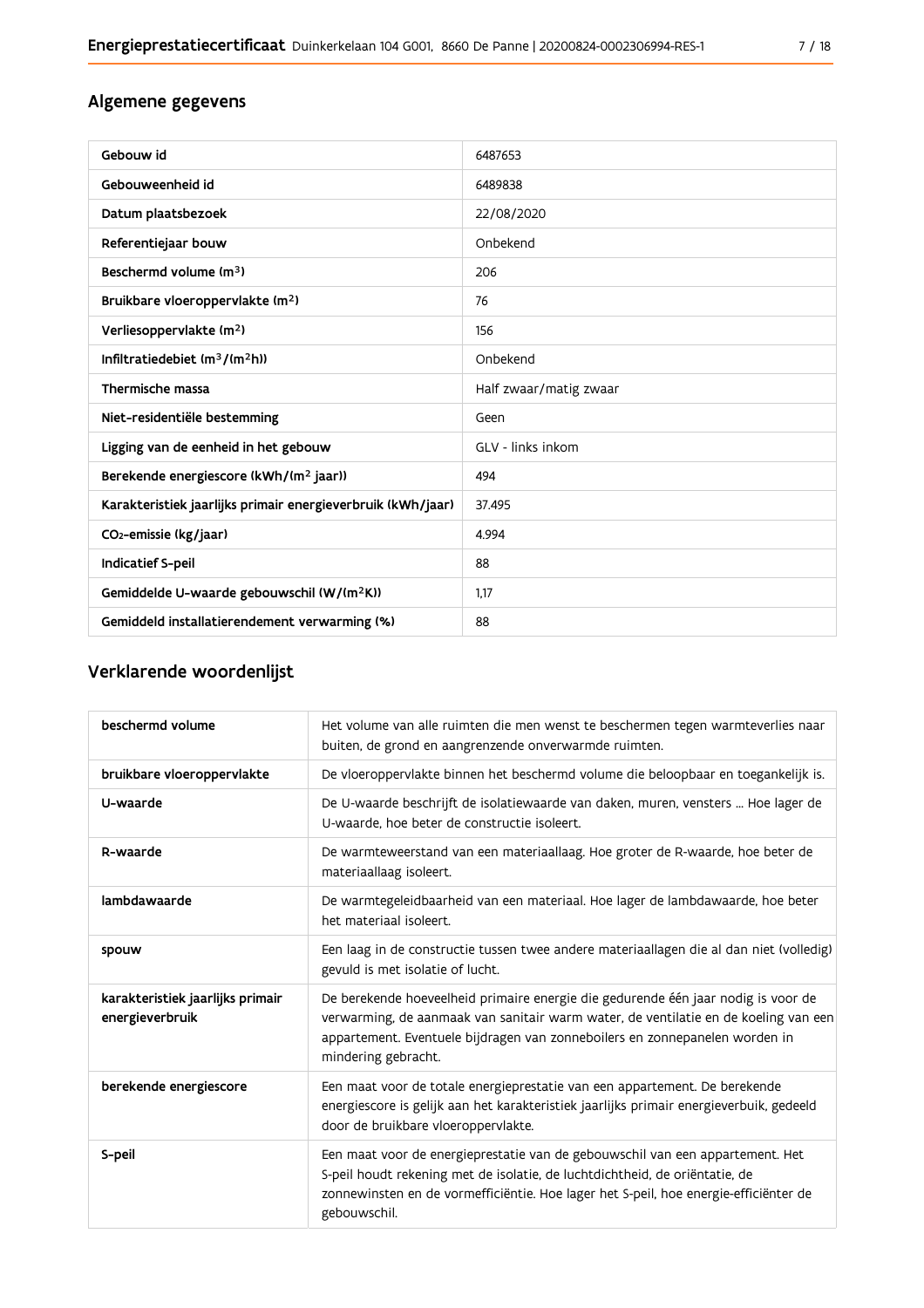# **Daken**

# Technische fiche daken

Indien u werken plant, laat u dan bijstaan door een architect, aannemer of vakman voor deskundig advies en een goede uitvoering van de werken. Onderstaande gegevens zijn de invoergegevens van de energiedeskundige. Hiermee kunt u uw potentiële vakman inlichten over de huidige energetische toestand van uw appartement.



# Legende

a dak niet in riet of cellenbeton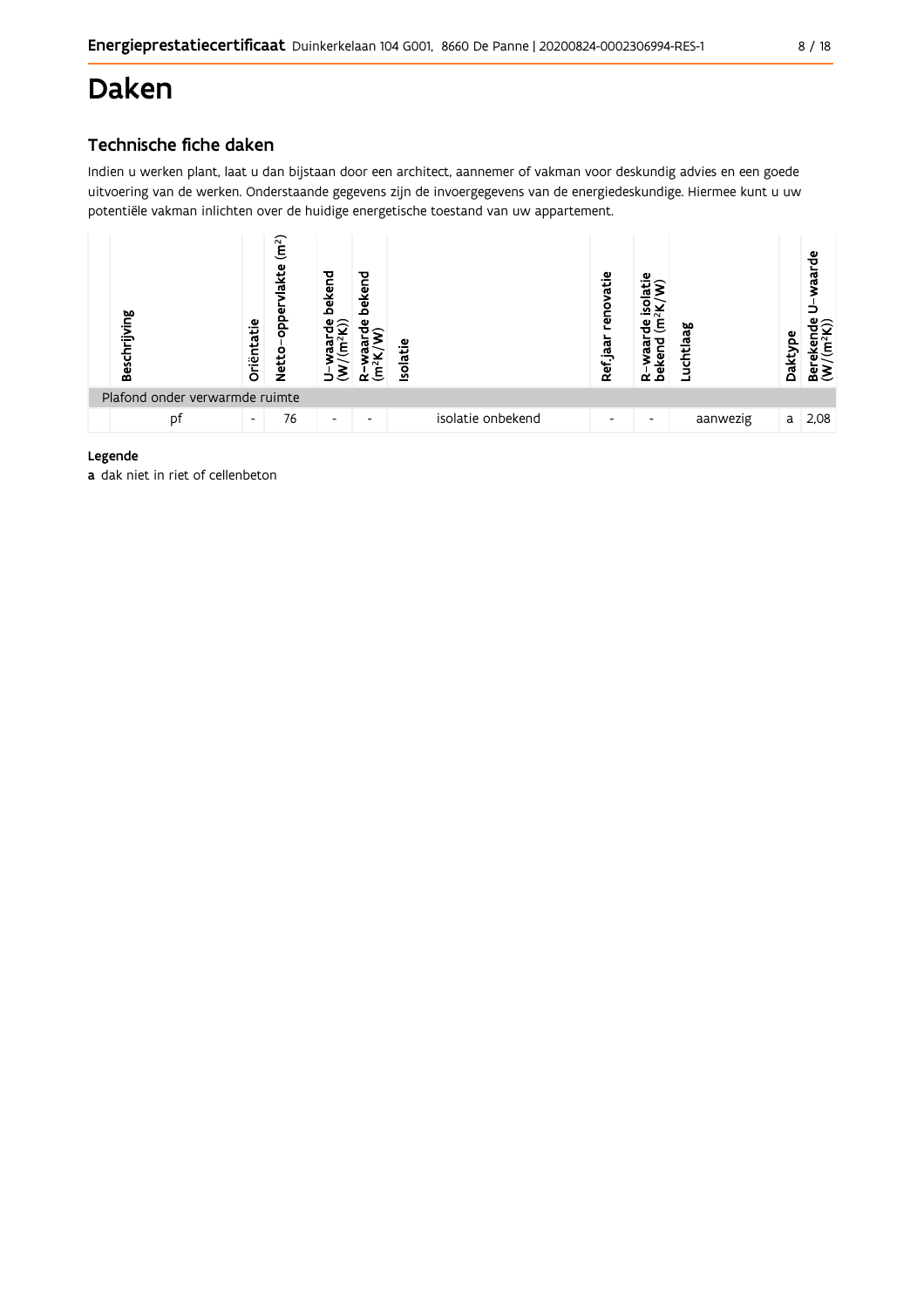# Vensters en deuren

Vensters

FF

FF

27 m<sup>2</sup> van de vensters heeft dubbele beglazing. Dat is weinig energiezuinig. Ook de raamprofielen zijn thermisch weinig performant.

Vervang de vensters door nieuwe vensters met hoogrendementsbeglazing en energieperformante raamprofielen.

#### Deuren en poorten

1,9 m<sup>2</sup> van de deuren of poorten is energiezuinig, maar voldoet nog niet aan de poorten te vervangen. energiedoelstelling

Overweeg bij een grondige renovatie om de deuren of

De kwaliteit van zowel de beglazing als de profielen bepaalt de energieprestatie van uw vensters. Kies altijd voor dubbele hoogrendementsbeglazing of drievoudige beglazing met een U-waarde van maximaal 1,0 W/(m<sup>2</sup>K). Bij de renovatie van vensters kunt u het best streven naar een U-waarde van maximaal 1,5 W/(m<sup>2</sup>K) voor de vensters (glas + profielen). Naast de vensters in de gevel verdienen ook dakvlakvensters, koepels, lichtstraten, polycarbonaatplaten en glasbouwstenen de nodige aandacht.

Bij de vervanging van uw deuren, poorten of panelen kunt u het best streven naar een U-waarde van maximaal 2 W/(m<sup>2</sup>K). Kies daarom voor een deur of poort met sterk isolerende profielen en panelen. Als de deur glas bevat, kunt u het best kiezen voor dubbele hoogrendementsbeglazing of drievoudige beglazing met een U-waarde van maximaal 1,0 W/(m<sup>2</sup>K).

Hoogstwaarschijnlijk vervangt u uw buitenschrijnwerk maar één keer. Kies daarom meteen voor de meest energie-efficiënte oplossing.

# Technische fiche van de vensters

Indien u werken plant, laat u dan bijstaan door een architect, aannemer of vakman voor deskundig advies en een goede uitvoering van de werken. Onderstaande gegevens zijn de invoergegevens van de energiedeskundige. Hiermee kunt u uw potentiële vakman inlichten over de huidige energetische toestand van uw appartement.

|   | Beschrijving    | Oriëntatie | Helling   | (m <sup>2</sup> )<br>Oppervlakte | bekend<br>$\frac{w}{(m^2K)}$<br>waa<br>$\dot{\epsilon}$<br>Б | <b>Beglazing</b> | Buitenzonwering | Profiel | U waarde<br>$\begin{array}{ll}\text{Berekende} \\\text{(W/(m²K))}\end{array}$ |
|---|-----------------|------------|-----------|----------------------------------|--------------------------------------------------------------|------------------|-----------------|---------|-------------------------------------------------------------------------------|
|   | In voorgevel    |            |           |                                  |                                                              |                  |                 |         |                                                                               |
|   | vg-GL1          | Z          | verticaal | 11,1                             | $\blacksquare$                                               | dubbel glas      | handbediend     | hout    | 2,86                                                                          |
|   | In achtergevel  |            |           |                                  |                                                              |                  |                 |         |                                                                               |
|   | ag-GL1          | N          | verticaal | 0,7                              | $\overline{\phantom{a}}$                                     | dubbel glas      | handbediend     | hout    | 2,86                                                                          |
|   | In rechtergevel |            |           |                                  |                                                              |                  |                 |         |                                                                               |
| ٠ | rg-GL2+3        | $\circ$    | verticaal | 8,1                              | $\overline{\phantom{a}}$                                     | dubbel glas      | handbediend     | hout    | 2,86                                                                          |
| ٠ | rg-GL1          | O          | verticaal | 7,1                              | $\overline{\phantom{a}}$                                     | dubbel glas      | handbediend     | hout    | 2,86                                                                          |

### Legende glastypes

dubbel glas

Gewone dubbele beglazing

Legende profieltypes

hout Houten profiel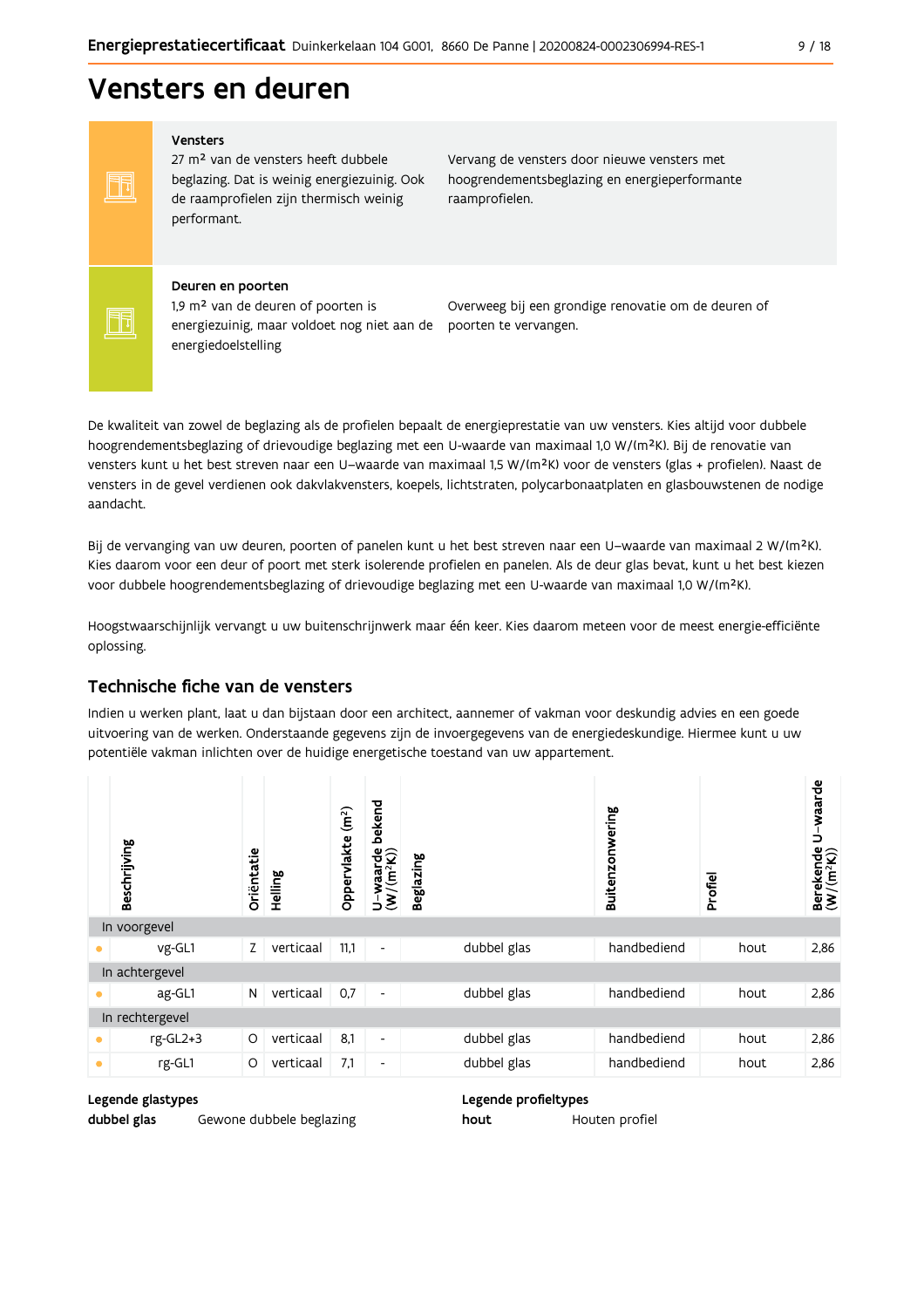# Technische fiche van de deuren, poorten en panelen

Indien u werken plant, laat u dan bijstaan door een architect, aannemer of vakman voor deskundig advies en een goede uitvoering van de werken. Onderstaande gegevens zijn de invoergegevens van de energiedeskundige. Hiermee kunt u uw potentiële vakman inlichten over de huidige energetische toestand van uw appartement.



**b** deur/paneel niet in metaal

Houten profiel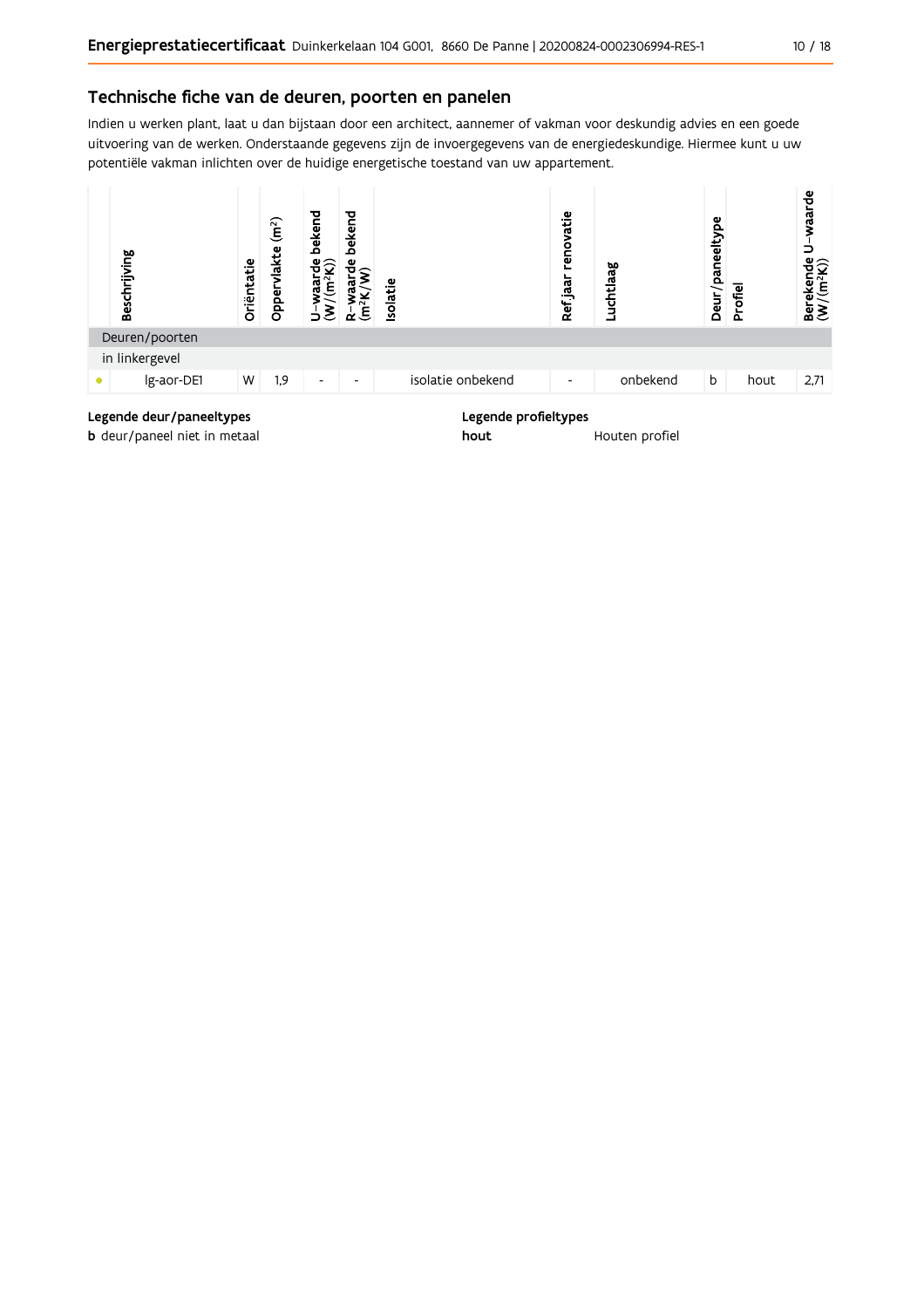# **Muren**



### Muur

7,4 m<sup>2</sup> van de muren is vermoedelijk te weinig geïsoleerd.

Plaats bijkomende isolatie.

# Muur

44 m<sup>2</sup> van de muren is vermoedelijk te weinig geïsoleerd.

Plaats bijkomende isolatie.

Bij de isolatie van de muren kunt u het best streven naar een U-waarde van maximaal 0,24 W/(m<sup>2</sup>K). Dat komt overeen met een isolatielaag van ongeveer 14 cm minerale wol, EPS of XPS ( $\lambda_a$  = 0,035 W/(mK)) of 10 cm PUR of PIR ( $\lambda_a$  = 0,023 W/(mK)). Als u de isolatie tussen regelwerk plaatst, breng dan minstens 6 cm extra isolatie aan.

Hoogstwaarschijnlijk renoveert u uw muren maar één keer grondig. Isoleer daarom meteen maximaal. De energiedoelstelling van 0,24 W/(m<sup>2</sup>K) vormt de basis, maar u kunt altijd streven naar beter.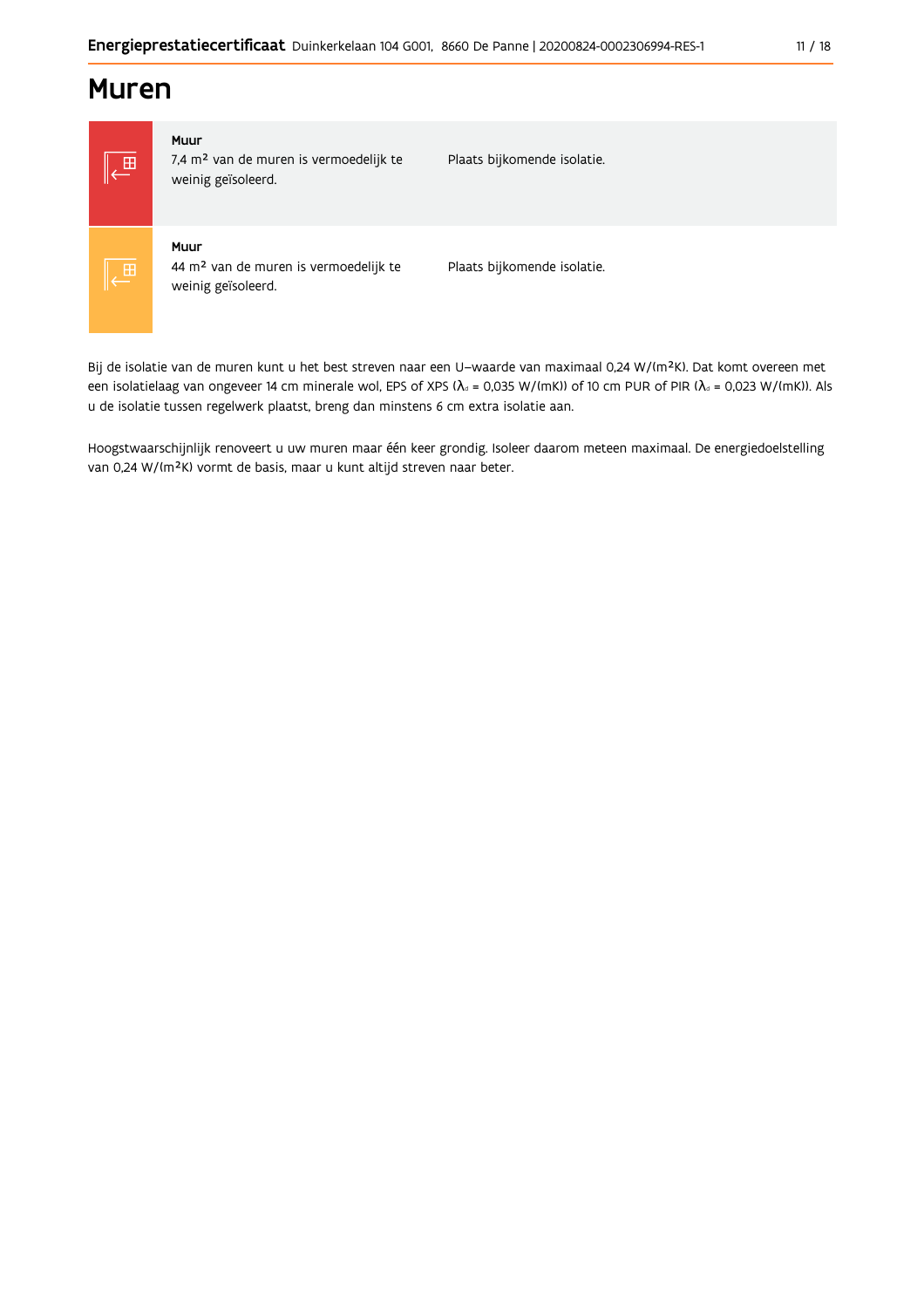# Technische fiche van de muren

Indien u werken plant, laat u dan bijstaan door een architect, aannemer of vakman voor deskundig advies en een goede uitvoering van de werken. Onderstaande gegevens zijn de invoergegevens van de energiedeskundige. Hiermee kunt u uw potentiële vakman inlichten over de huidige energetische toestand van uw appartement.

|                                        | Beschrijving                                        | Oriëntatie | Netto-oppervlakte (m <sup>2</sup> ) | Diepte onder maaiveld (m) | U-waarde bekend (W/(m <sup>2</sup> K)) | R-waarde bekend (m <sup>2</sup> K/W) | solatie                                           | Ref jaar renovatie           | Luchtlaag            | Muurtype | Berekende U-waarde<br>(W/(m <sup>2</sup> K)) |
|----------------------------------------|-----------------------------------------------------|------------|-------------------------------------|---------------------------|----------------------------------------|--------------------------------------|---------------------------------------------------|------------------------------|----------------------|----------|----------------------------------------------|
|                                        | Buitenmuur                                          |            |                                     |                           |                                        |                                      |                                                   |                              |                      |          |                                              |
| $\bullet$                              | Voorgevel<br>vg                                     | Z          | 8,8                                 |                           |                                        |                                      | isolatie aanwezig<br>zonder regelwerk<br>in spouw | $\overline{\phantom{a}}$     | aanwezig<br>in spouw | a        | 1,06                                         |
|                                        | Achtergevel                                         |            |                                     |                           |                                        |                                      |                                                   |                              |                      |          |                                              |
| $\bullet$                              | ag                                                  | N          | 19,2                                |                           |                                        |                                      | isolatie aanwezig<br>zonder regelwerk<br>in spouw |                              | aanwezig<br>in spouw | a        | 1,06                                         |
|                                        | Rechtergevel                                        |            |                                     |                           |                                        |                                      |                                                   |                              |                      |          |                                              |
| ۰                                      | rg                                                  | O          | 13,1                                |                           |                                        |                                      | isolatie aanwezig<br>zonder regelwerk<br>in spouw | $\overline{\phantom{a}}$     | aanwezig<br>in spouw | a        | 1,06                                         |
|                                        | Linkergevel                                         |            |                                     |                           |                                        |                                      |                                                   |                              |                      |          |                                              |
| ٠                                      | lg-bu                                               | W          | 2,7                                 |                           |                                        |                                      | isolatie aanwezig<br>zonder regelwerk<br>in spouw | $\blacksquare$               | aanwezig<br>in spouw | a        | 1,06                                         |
| Muur in contact met onverwarmde ruimte |                                                     |            |                                     |                           |                                        |                                      |                                                   |                              |                      |          |                                              |
|                                        | Linkergevel                                         |            |                                     |                           |                                        |                                      |                                                   |                              |                      |          |                                              |
|                                        | Ig-aor                                              | W          | 7,4                                 |                           |                                        |                                      | isolatie aanwezig                                 | $\qquad \qquad \blacksquare$ | onbekend             | a        | 1,19                                         |
|                                        | Muur in contact met verwarmde ruimte<br>Linkergevel |            |                                     |                           |                                        |                                      |                                                   |                              |                      |          |                                              |
|                                        | lg-avr                                              | W          | 16,3                                |                           |                                        |                                      | isolatie onbekend                                 | $\blacksquare$               | onbekend             | a        | 1,92                                         |

### Legende

a muur niet in isolerende snelbouwsteen of cellenbeton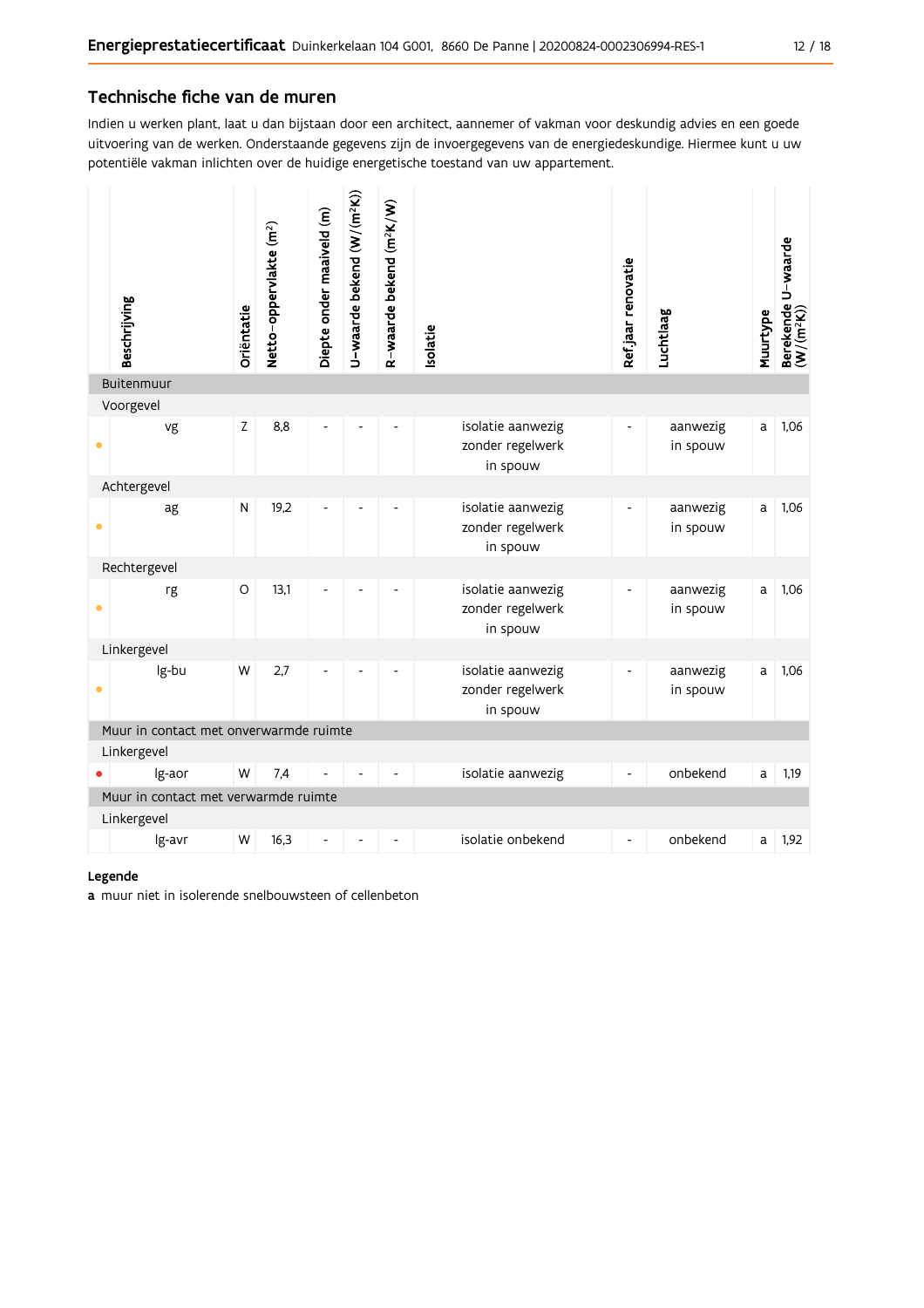# **Vloeren**

∣ ⊥⊞

### Vloer op volle grond

76 m<sup>2</sup> van de vloer op volle grond isoleert vermoedelijk redelijk goed. Bij vloeren op volle grond kunnen de warmteverliezen redelijk beperkt zijn, zelfs als er maar weinig isolatie aanwezig is. Deze vloer voldoet echter nog niet aan de energiedoelstelling.

Overweeg bij een grondige renovatie om bijkomende isolatie te plaatsen.

Bij de isolatie van uw vloeren kunt u het best streven naar een U-waarde van maximaal 0,24 W/(m<sup>2</sup>K). Bij een vloer boven een kelder komt dat overeen met een isolatielaag van ongeveer 10 cm minerale wol ( $\lambda_d$  = 0,040 W/(mK)) of 7 cm gespoten PUR of PIR ( $\lambda_4$  = 0,030 W/(mK)). Omdat de warmteverliezen naar de grond beperkt zijn, hoeft de isolatielaag in vloeren op volle grond iets minder dik te zijn.

Hoogstwaarschijnlijk renoveert u uw vloer(en) maar één keer grondig. Isoleer daarom meteen maximaal. De energiedoelstelling van 0,24 W/(m<sup>2</sup>K) vormt de basis, maar u kunt altijd streven naar beter.

# Technische fiche van de vloeren

Indien u werken plant, laat u dan bijstaan door een architect, aannemer of vakman voor deskundig advies en een goede uitvoering van de werken. Onderstaande gegevens zijn de invoergegevens van de energiedeskundige. Hiermee kunt u uw potentiële vakman inlichten over de huidige energetische toestand van uw appartement.



### Legende

a vloer niet in cellenbeton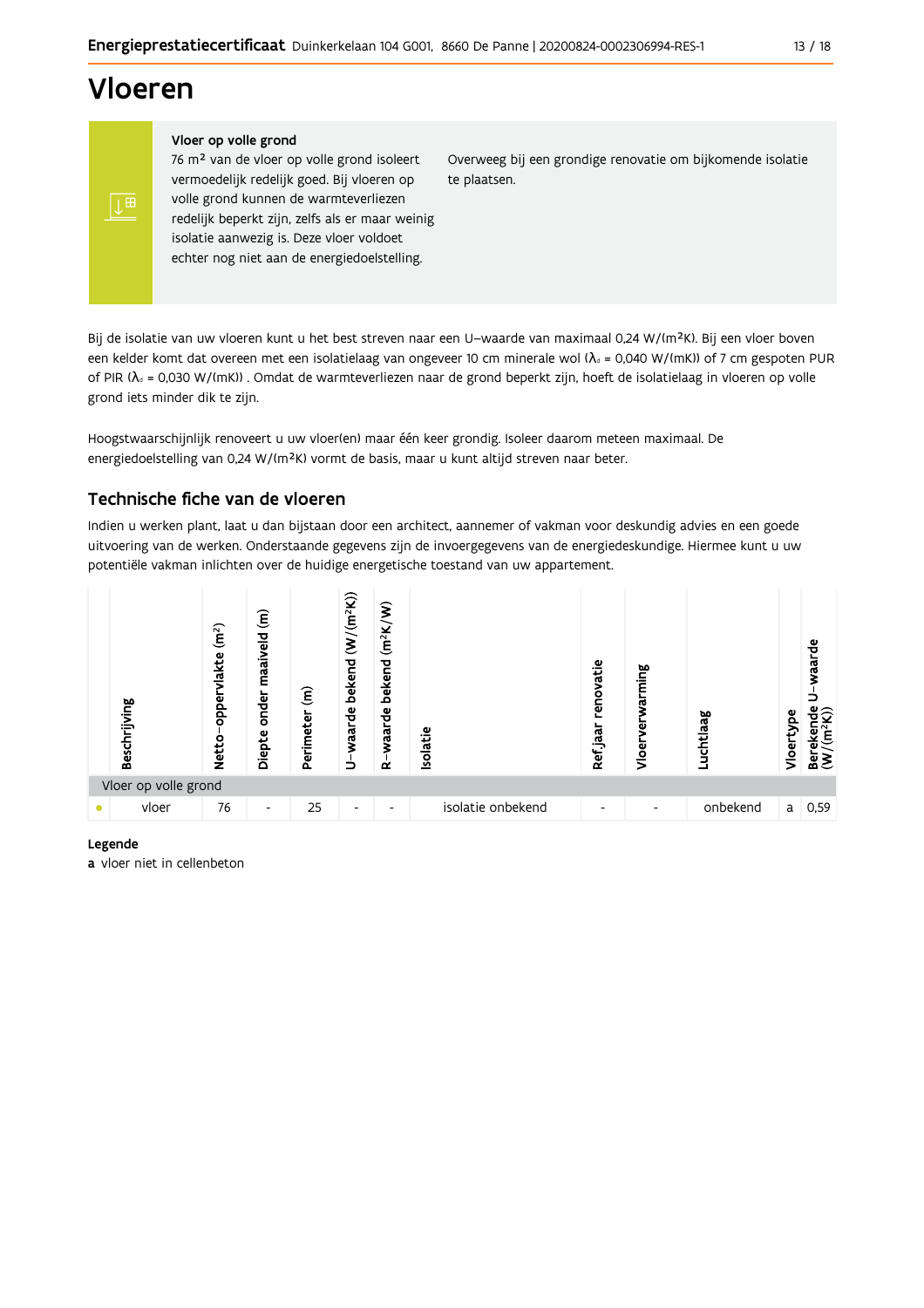# Ruimteverwarming



### Verwarming

100% van het appartement wordt elektrisch Vervang de elektrische verwarming. verwarmd.

Plaats een afgiftesysteem, bij voorkeur op lage temperatuur.

Bij de renovatie van uw verwarmingsinstallatie kunt u het best kiezen voor een energiezuinig systeem. Gebruik zo veel mogelijk hernieuwbare energiebronnen.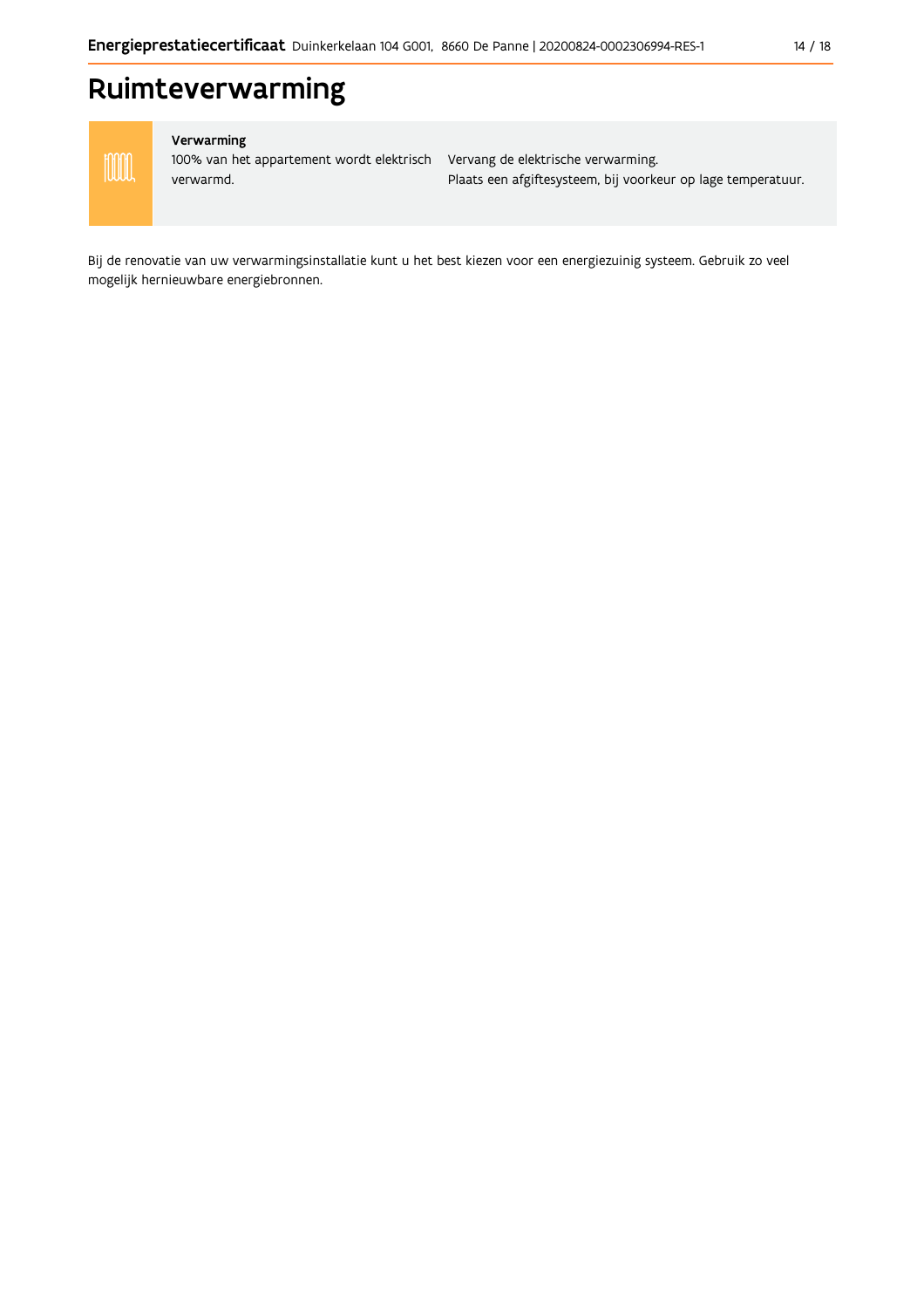# Technische fiche van de ruimteverwarming

Indien u werken plant, laat u dan bijstaan door een architect, aannemer of vakman voor deskundig advies en een goede uitvoering van de werken. Onderstaande gegevens zijn de invoergegevens van de energiedeskundige. Hiermee kunt u uw potentiële vakman inlichten over de huidige energetische toestand van uw appartement.

# Installaties met één opwekker

|                                 | RV1                          | RV <sub>2</sub>              | RV3                      | RV4                      |
|---------------------------------|------------------------------|------------------------------|--------------------------|--------------------------|
|                                 | $\odot$                      | $\odot$                      | $\odot$                  | $\odot$                  |
| Type verwarming                 | decentraal                   | decentraal                   | decentraal               | decentraal               |
| Aandeel in volume (%)           | 20%                          | 20%                          | 20%                      | 20%                      |
| Installatierendement (%)        | 88%                          | 88%                          | 88%                      | 88%                      |
| Aantal opwekkers                | $\mathbf{1}$                 | $\mathbf{1}$                 | $\mathbf{1}$             | $\mathbf{1}$             |
| Opwekking                       |                              |                              |                          |                          |
|                                 | $\overline{\phantom{a}}$     | $\overline{\phantom{a}}$     | $\overline{\phantom{a}}$ |                          |
| Type opwekker                   | $\overline{a}$               | $\overline{a}$               | $\overline{a}$           |                          |
| Energiedrager                   | elektriciteit                | elektriciteit                | elektriciteit            | elektriciteit            |
| Soort opwekker(s)               | $\overline{a}$               | $\overline{\phantom{0}}$     | $\overline{a}$           |                          |
| Bron/afgiftemedium              | $\overline{\phantom{a}}$     | $\overline{a}$               | $\overline{a}$           |                          |
| Vermogen (kW)                   | $\overline{\phantom{a}}$     | $\overline{\phantom{a}}$     | $\overline{\phantom{a}}$ | $\overline{\phantom{a}}$ |
| Elektrisch vermogen WKK<br>(kW) |                              | $\overline{\phantom{a}}$     |                          |                          |
| Aantal (woon)eenheden           | $\overline{\phantom{a}}$     | $\overline{\phantom{a}}$     | $\overline{\phantom{a}}$ | $\overline{a}$           |
| Rendement                       | $\overline{\phantom{m}}$     | $\overline{\phantom{0}}$     | $\overline{a}$           |                          |
| Referentiejaar fabricage        | $\overline{\phantom{m}}$     | $\frac{1}{2}$                |                          |                          |
| Labels                          | $\overline{\phantom{a}}$     | $\overline{\phantom{a}}$     | $\blacksquare$           | $\overline{\phantom{0}}$ |
| Locatie                         | $\overline{a}$               | $\overline{\phantom{0}}$     | $\overline{a}$           |                          |
| Distributie                     |                              |                              |                          |                          |
| Externe stookplaats             | $\overline{\phantom{m}}$     | $\qquad \qquad \blacksquare$ | $\overline{\phantom{a}}$ |                          |
| Ongeïsoleerde leidingen (m)     | $\overline{a}$               | $\overline{a}$               |                          |                          |
| Ongeïsoleerde combilus (m)      | $\overline{\phantom{a}}$     | $\frac{1}{2}$                | $\overline{\phantom{a}}$ |                          |
| Aantal (woon)eenheden op        |                              |                              |                          |                          |
| combilus                        |                              |                              |                          |                          |
| Afgifte & regeling              |                              |                              |                          |                          |
| Type afgifte                    | $\overline{\phantom{a}}$     | $\overline{\phantom{0}}$     |                          |                          |
| Regeling                        | $\overline{a}$               | L,                           | $\overline{a}$           |                          |
|                                 |                              |                              |                          |                          |
|                                 | RV <sub>5</sub>              |                              |                          |                          |
|                                 | $\odot$                      |                              |                          |                          |
| Type verwarming                 | decentraal                   |                              |                          |                          |
| Aandeel in volume (%)           | 20%                          |                              |                          |                          |
| Installatierendement (%)        | 88%                          |                              |                          |                          |
| Aantal opwekkers                | 1                            |                              |                          |                          |
| Opwekking                       |                              |                              |                          |                          |
|                                 | $\qquad \qquad \blacksquare$ |                              |                          |                          |
| Type opwekker                   | ÷,                           |                              |                          |                          |
| Energiedrager                   | elektriciteit                |                              |                          |                          |
| Soort opwekker(s)               | $\blacksquare$               |                              |                          |                          |
| Bron/afgiftemedium              | $\overline{\phantom{m}}$     |                              |                          |                          |
| Vermogen (kW)                   | $\blacksquare$               |                              |                          |                          |
| Elektrisch vermogen WKK         | $\overline{a}$               |                              |                          |                          |
| (kW)                            |                              |                              |                          |                          |
| Aantal (woon)eenheden           | $\overline{\phantom{a}}$     |                              |                          |                          |
| Rendement                       |                              |                              |                          |                          |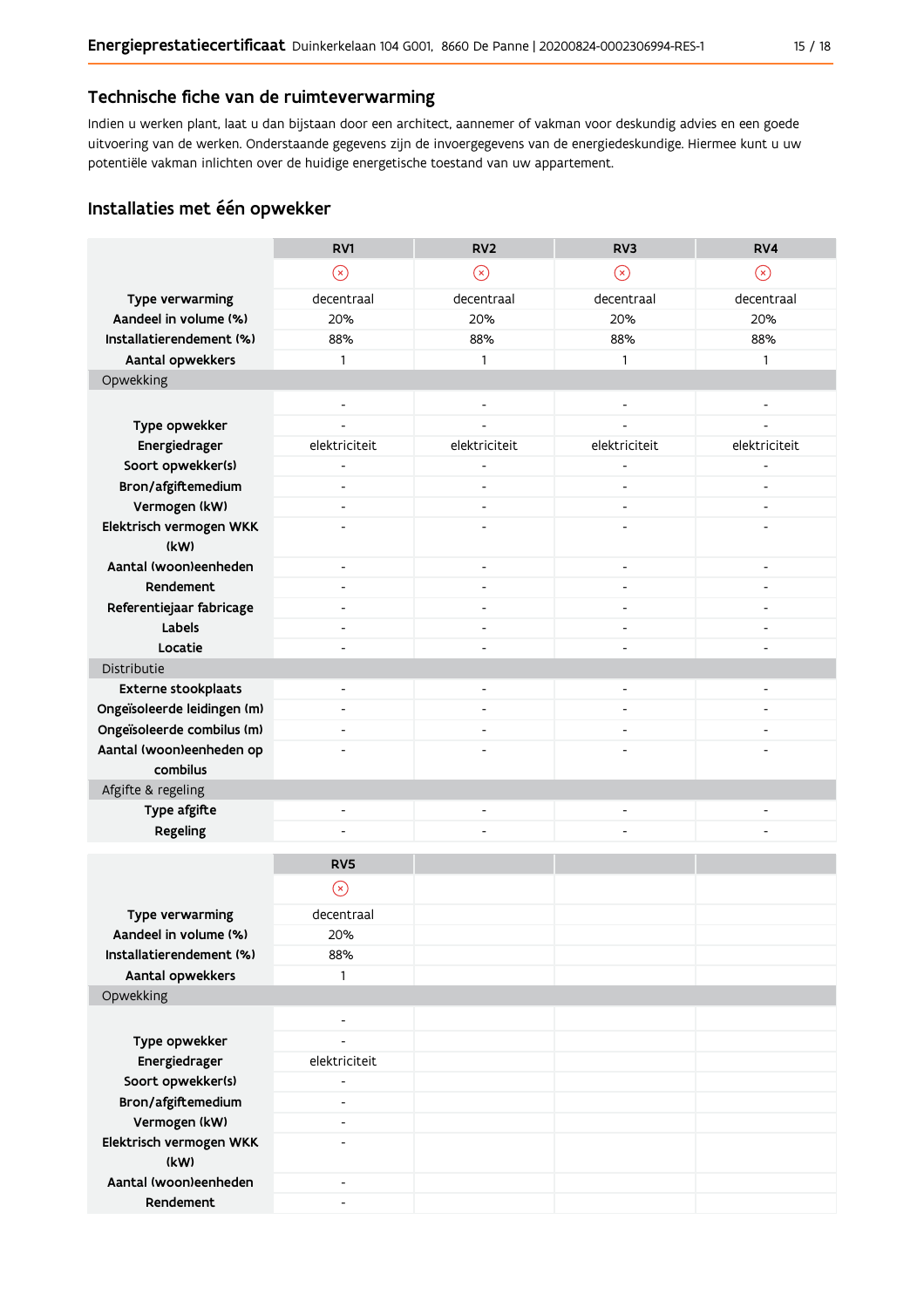| Referentiejaar fabricage    |                          |  |  |
|-----------------------------|--------------------------|--|--|
| Labels                      | $\overline{\phantom{a}}$ |  |  |
| Locatie                     | $\overline{\phantom{0}}$ |  |  |
| Distributie                 |                          |  |  |
| <b>Externe stookplaats</b>  | $\overline{\phantom{0}}$ |  |  |
| Ongeïsoleerde leidingen (m) | $\overline{\phantom{a}}$ |  |  |
| Ongeïsoleerde combilus (m)  | $\overline{\phantom{0}}$ |  |  |
| Aantal (woon)eenheden op    | $\overline{\phantom{0}}$ |  |  |
| combilus                    |                          |  |  |
| Afgifte & regeling          |                          |  |  |
| Type afgifte                | $\overline{\phantom{a}}$ |  |  |
| Regeling                    | ٠                        |  |  |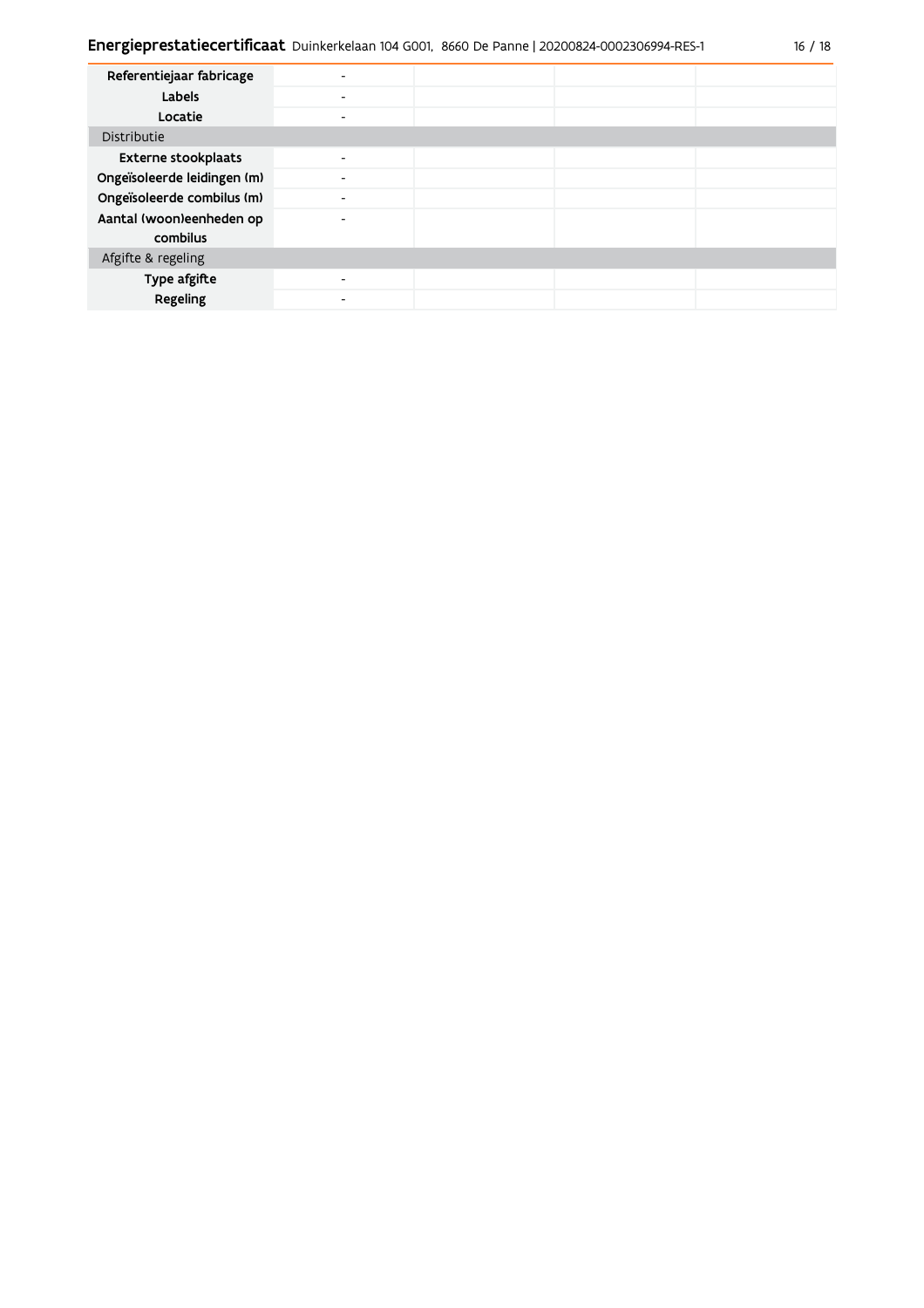# Installaties voor zonne-energie



#### Zonneboiler

Er is geen zonneboiler aanwezig.

Onderzoek de mogelijkheid om een zonneboiler te plaatsen. Raadpleeg hiervoor de zonnekaart of vraag raad aan een vakman.

Zonnepanelen Er zijn geen zonnepanelen aanwezig.

Onderzoek de mogelijkheid om zonnepanelen te plaatsen. Raadpleeg hiervoor de zonnekaart of vraag raad aan een vakman.

De zonnekaart berekent automatisch het zonnepotentieel voor uw gebouw en geeft een indicatie van het aantal zonnepanelen of zonnecollectoren dat u op het dak zou kunnen plaatsen.

Let op: de zonnekaart gaat uit van het elektriciteits- en watergebruik van een standaardgezin. Hou er bij de bepaling van de grootte van de te plaatsen installatie rekening mee dat het elektriciteits- en watergebruik van uw gebouw kan afwijken.

Voor meer informatie over de berekening van het zonnepotentieel kunt u terecht op de zonnekaart via www.energiesparen.be/zonnekaart.

# Technische fiche van de installaties op zonne-energie

Geen installaties op zonne-energie aanwezig.